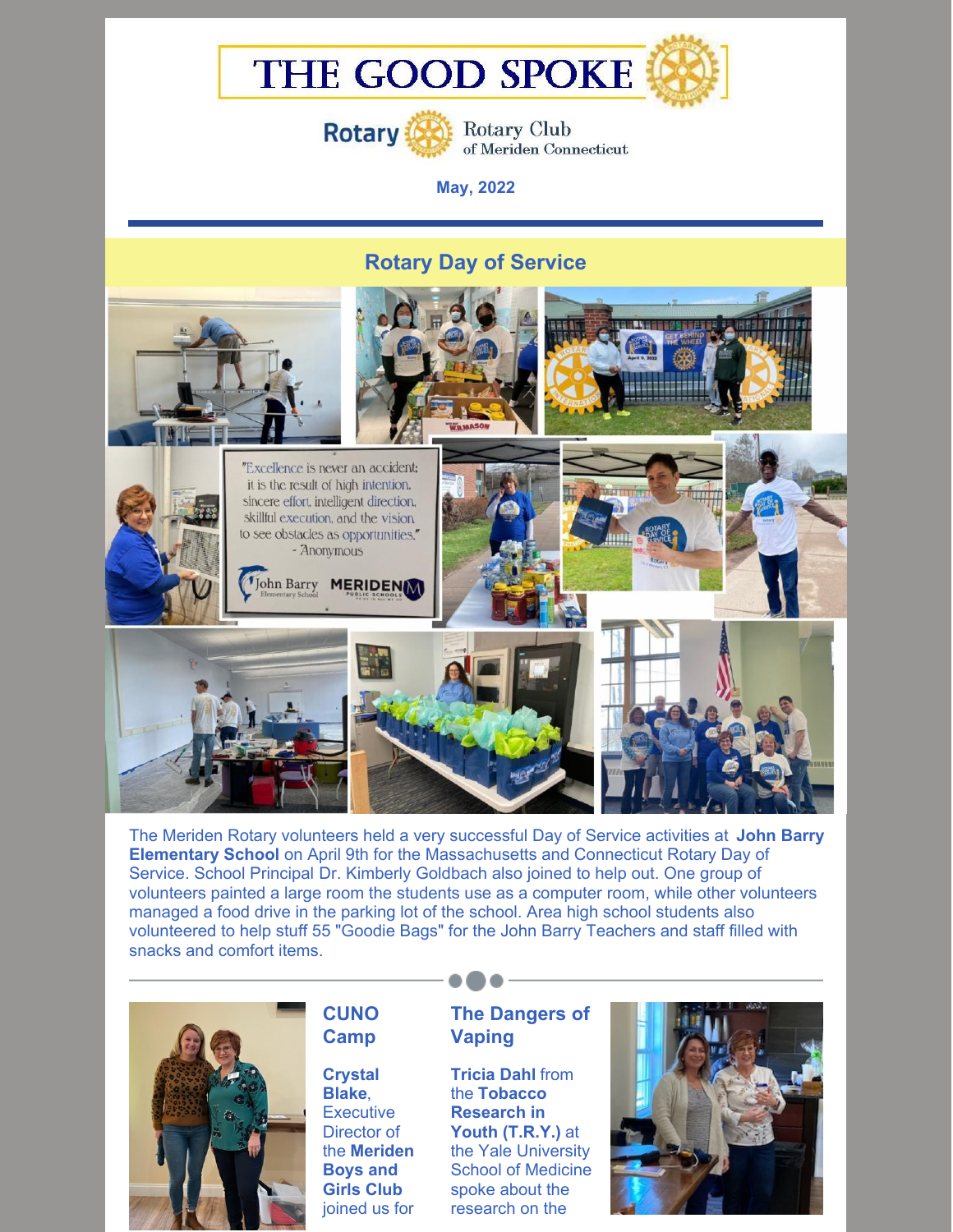#### lunch to

speak about the **Cuno Camp,** an outdoor day camp for youth ages 6-14. The camp property abuts the west side of Beaver's Pond and features an inground pool, 3 pavilions, 2 basketball courts, a large field, a challenge course, archery range, waterfront, dock, and an arts & crafts area. They are accepting registrations now for the summer at **https://www.bgcmeriden.org/cunocamp-information/**

effects of Vaping, especially in teens. She presented some very strong medical evidence of a variety of damage including heart, brain and respiratory damage.

The team does research and develops intervention programs for adolescent tobacco users. They aim to discover the best behavioral and pharmacological combination to enhance quit rates among high-school aged students. For more info on E-cigarette education contact Tricia at **Tricia.Dahl@yale.edu**



#### **Literacy is Life**

**Denise Calabrese** from **Literacy Volunteers of New Haven** spoke to the Meriden Rotary Club about tutoring efforts for those who cannot read well or at all. Literacy Volunteers of Greater New Haven (LV) helps adults overcome obstacles and achieve their goals with the transformative power of reading, writing and speaking English. Their dedicated staff and volunteer tutors offer free classes in these critical skills. Denise oversees Basic Literacy and ESOL Programs with tutors and students from the Meriden/Wallingford area. She

works with students, tutors, program sites and partner/community collaboration. They look for companies as well that may have competent employees who wish to advance their careers by increasing their reading and writing skills. You can learn more at **[https://lvagnh.org/.](https://lvagnh.org/)**

#### **Easter Fun on the Meriden Green**



Meriden Rotary and the Rotary Interact clubs were on the scene for the Meriden Parks and Rec **Egg-stra Special Easter** event. Several Meriden Rotary members and Students greeted the children and handed out 500 bunny stress balls. And thank you Chick Fil A! They came by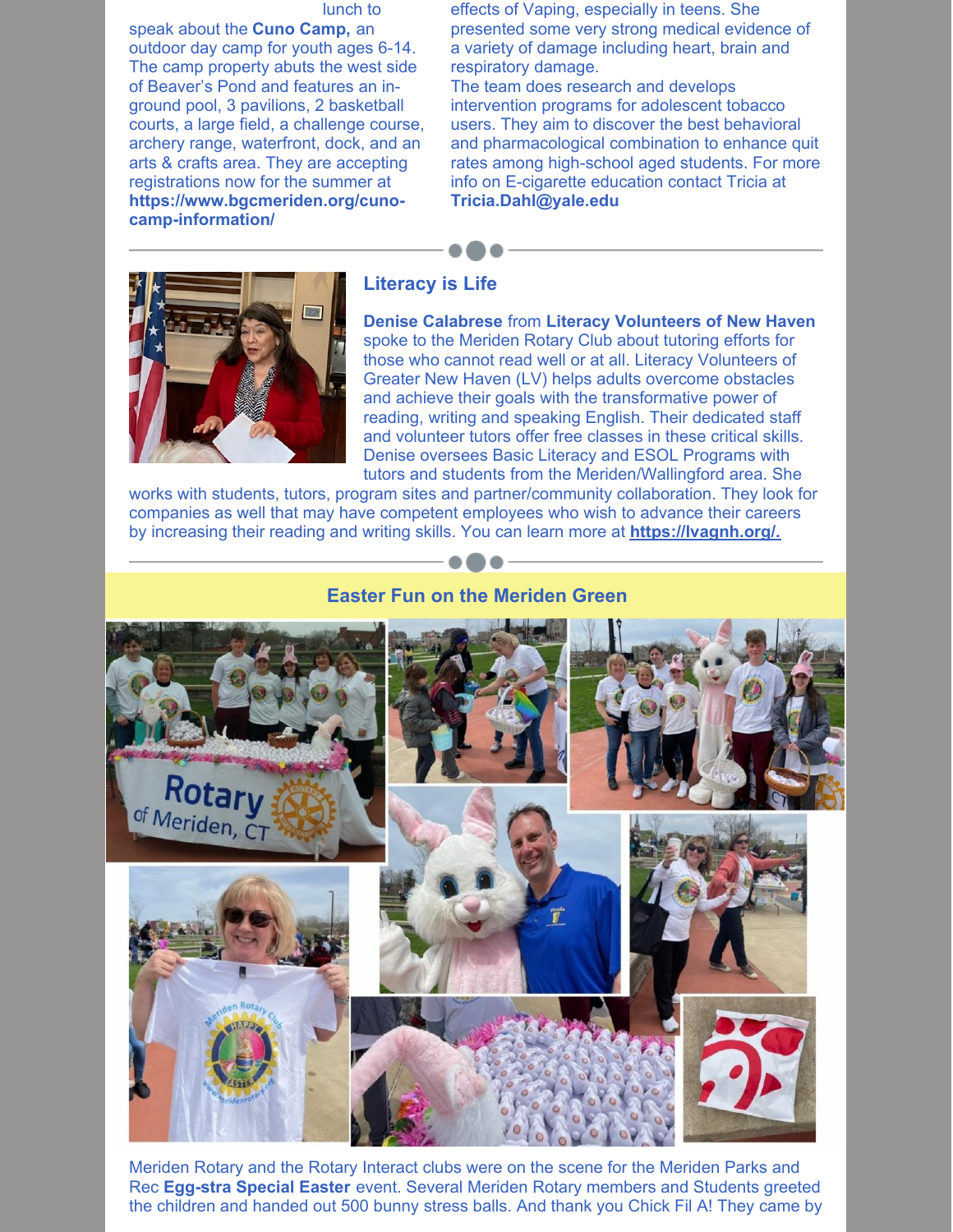with chicken sandwiches and chips for everyone.

# **Triangle of Hope**

The Meriden and Wallingford Rotary Clubs and the Polish National Alliance have joined together to try to send some aid to the Ukraine through **Maidan United**, a Wethersfield based 501(c)(3) nonprofit. This organization was started in 2014 after Putin's *first* invasion of Ukraine, and had raised over \$500,000 to purchase medical supplies and transportation to get these supplies to hospitals in Ukraine.



Now Putin has invaded the country *again* and the

need has obviously grown and taken on life-and death importance. Donors know that 100% of their gift will be used to help the Ukrainian people, not to pay nonprofit organization overhead. All of the organizations involved are totally staffed with volunteers. This is local Meriden and Wallingford people helping a reliable, carefully vetted Connecticut nonprofit — a true "neighbors-helping- neighbors" effort.

How to donate: Please send your check made payable to either Wallingford Rotary Foundation at PO Box 213, Wallingford, CT 06492, or Meriden Rotary Foundation at PO Box 773, Meriden, CT 06450. In either case, please put *Ukraine Fund* in the memo section of your check. It is hoped that arrangements can be made soon to accept credit cards.



The Meriden Rotary marched with their float in the Meriden Daffodil Festival Parade to celebrate their 100 Year Anniversary.

#### **There's No Place Like Home**

After two years of ZOOM meetings during a pandemic and a couple of very comfortable temporary homes, the Meriden Rotary Club has found a great meeting place! Taino Prime on East Main St. in Meriden is our new home. We meet every Wednesday at noon for lunch while we conduct business and socialize. Come join us!